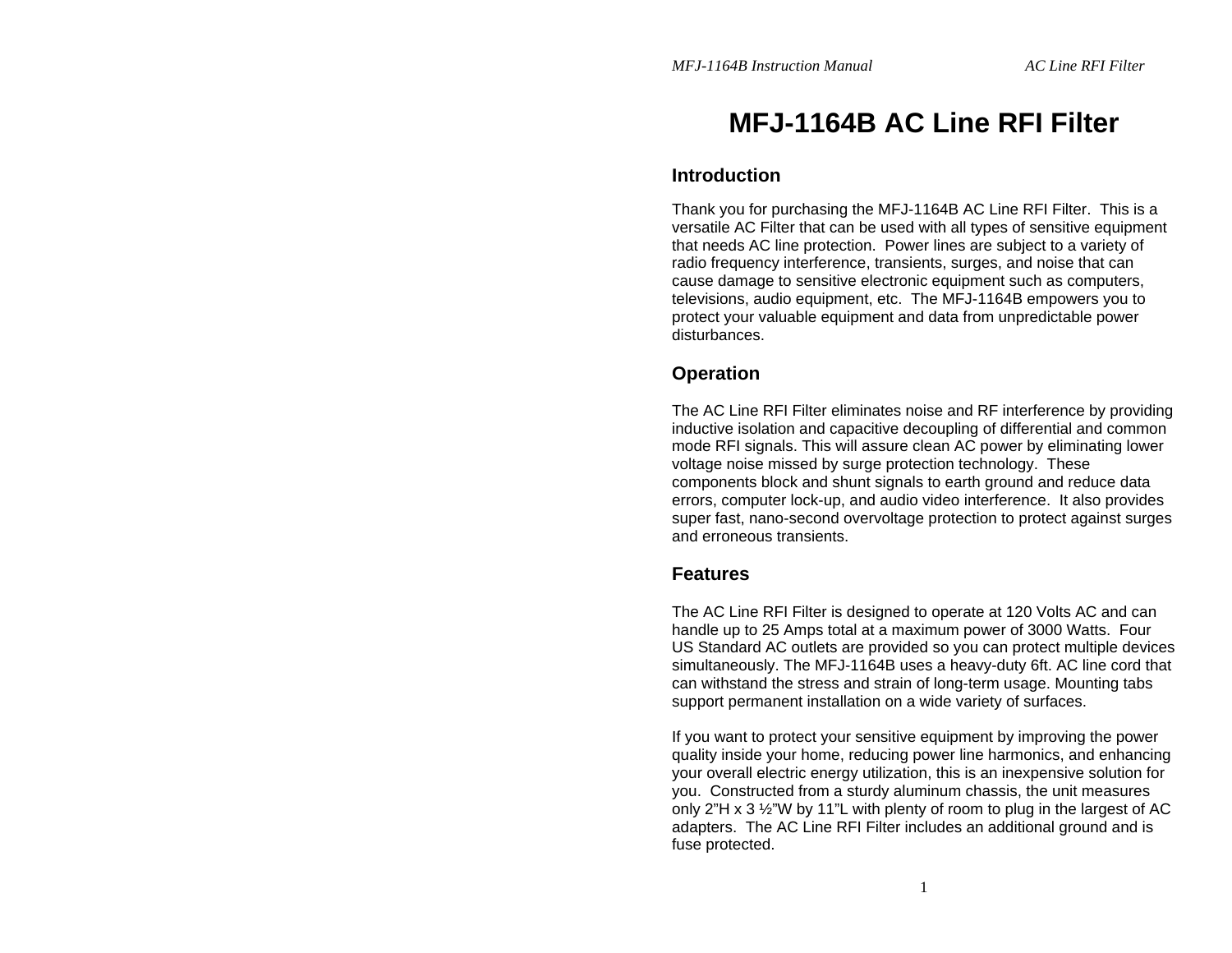

*Figure 1: MFJ-1164B AC Line RFI Filter*

*WARNING:* **DO NOT connect to an ungrounded outlet without connecting to the chassis ground. Install the AC Filter away from excessive moisture or where other conductive contaminants are present. Never install electrical wiring during an electrical storm.**

### **Getting Started**

Installation of the MFJ-1164B is fast and easy:

- **1. Choose a convenient location** in close proximity of sensitive equipment that you want to protect. Make sure the location that you have chosen is cool, dry, and well ventilated.
- **2. Connect the AC Line RFI Filter**. Plug the AC line cord into a US Standard 120VAC grounded three-prong utility outlet.
- **3. Connect the equipment to the AC Line RFI Filter**. Plug the equipment that you want to protect into any of the four outlets on the filter. (two- or three-prong AC cords will be protected.)
- **4. Connect the earth ground.** A good earth ground should be installed and connected to the case of the MFJ-1164B. This will provide the best possible performance of the filter as well as safety for the operator.
- **5. Mount the filter**, if desired, using the mount tabs on each end of the filter.
- **6. A 30 Amp fuse is used** to protect your equipment from a high current surge. If the fuse should blow in the case of an electrical storm, transients or surges, replace the fuse with a 30 Amp glass tube type fast blow fuse.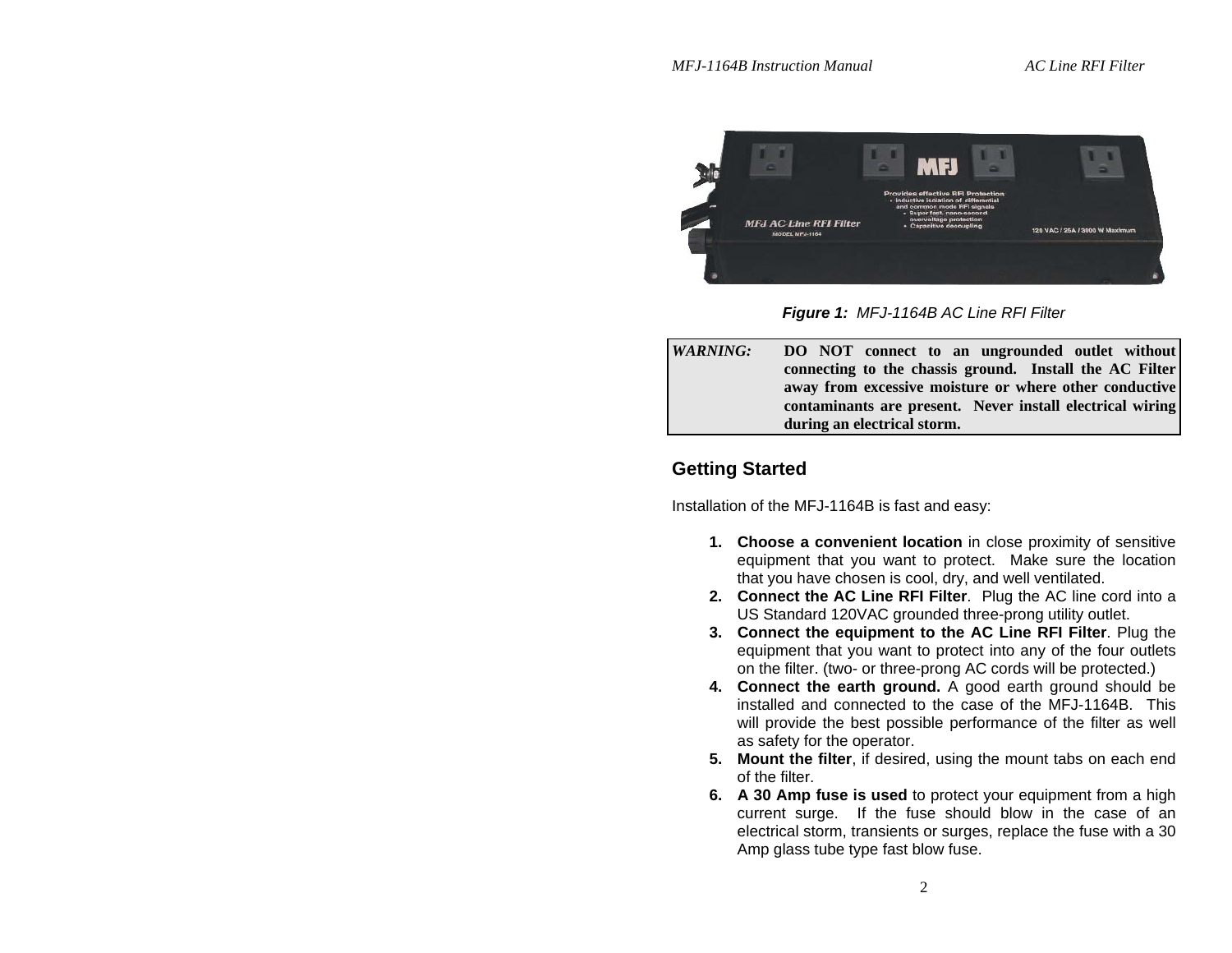#### *CAUTION:* **DO NOT overload your AC Line RFI Filter. Each outlet can handle a load of up to 15 amps, but do not exceed a TOTAL load of more than 25Amps for all outlets.**

## **Specifications**

#### **System**

| <b>AC Voltage</b><br>Frequency<br>Maximum Continuous AC Current Rating<br><b>Maximum Continuous Power Rating</b><br><b>Fast Blow Fuse</b><br><b>AC Outlets</b> |              | <b>120VAC</b><br>50/60Hz<br>25A<br>3000W<br>30A<br>4                                                                             |
|----------------------------------------------------------------------------------------------------------------------------------------------------------------|--------------|----------------------------------------------------------------------------------------------------------------------------------|
| Output                                                                                                                                                         |              |                                                                                                                                  |
| <b>Output Current Capacity</b><br><b>Outlet Quantity</b><br>Outlet Type<br><b>Outlet Orientation</b><br><b>Outlet Spacing</b>                                  | (per outlet) | 15A<br>4<br>3 NEMA 5-15R<br>Single row of 4<br>$2.8$ in.                                                                         |
| <b>Input</b>                                                                                                                                                   |              |                                                                                                                                  |
| <b>Input Connection Type</b><br>Input Cord Length<br><b>Recommended Electrical Service</b>                                                                     |              | NEMA 5-15P input plug<br>6 ft.<br>15A, 120VAC                                                                                    |
| <b>Physical</b>                                                                                                                                                |              |                                                                                                                                  |
| Unit Dimensions<br>Unit Weight<br>Construction<br><b>Mounting Tabs</b><br><b>Housing Color</b><br>Receptacle Color<br><b>AC Line Color</b>                     |              | $2"H \times 3.5"W \times 11"L$<br>$2.0$ lbs<br>Sturdy Aluminum<br>$\overline{2}$<br><b>Black</b><br><b>Black</b><br><b>Black</b> |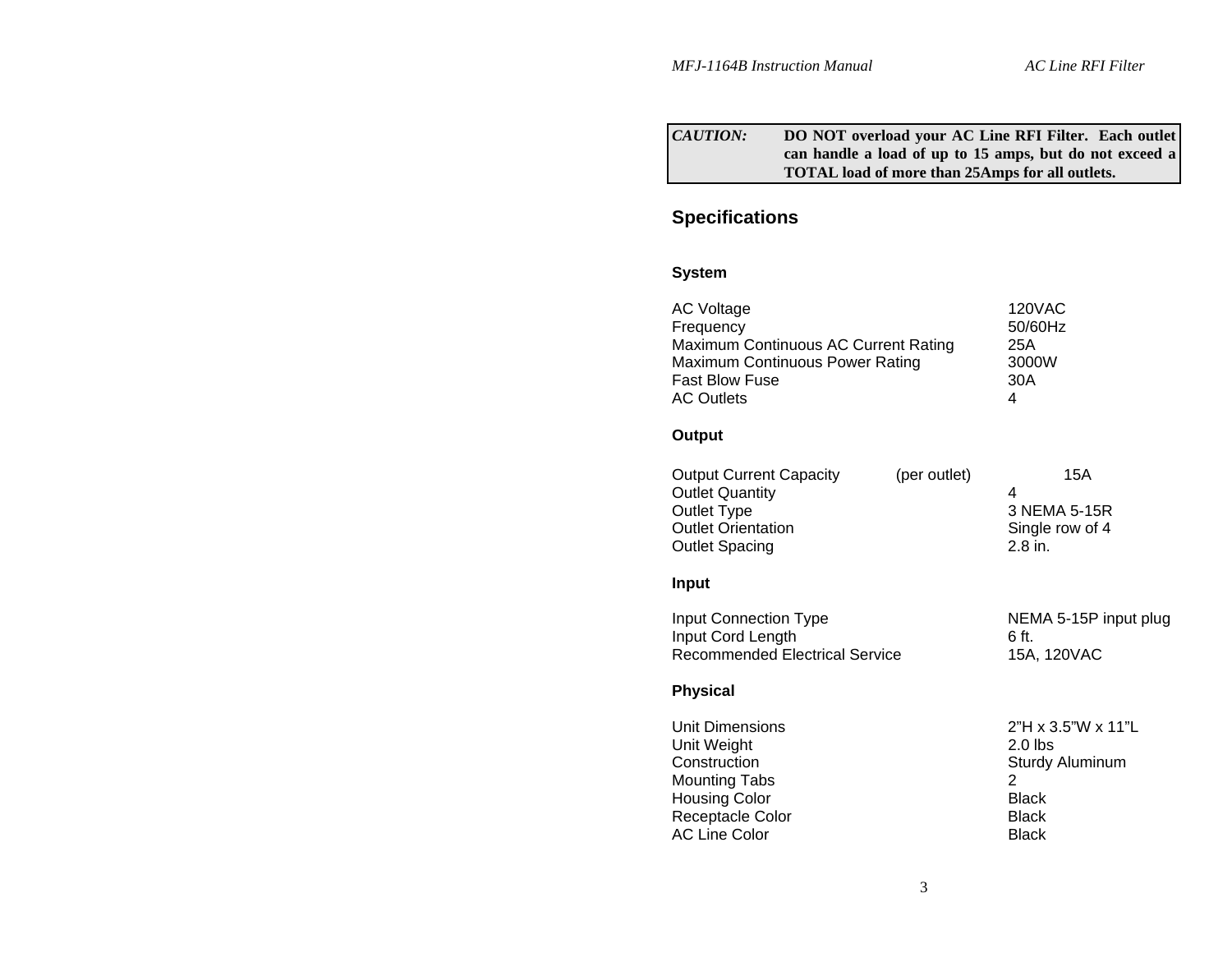### **In Case of Difficulty**

If the fuse blows, outlets will cease to provide power. Reduce the load on the filter down to the units amp rating by unplugging excess equipment, then replace the fuse.

### **Technical Assistance**

If you have any problem with this unit first check the appropriate section of this manual. If the manual does not reference your problem or your problem is not solved by reading the manual you may call *MFJ Technical Service* at **662-323-0549** or the *MFJ Factory* at **662-323-5869**. You will be best helped if you have your unit, manual and all information on your station handy so you can answer any questions the technicians may ask.

You can also send questions by mail to MFJ Enterprises, Inc., 300 Industrial Park Road, Starkville, MS 39759; by Facsimile to 662-323- 6551; or by email to techinfo@mfjenterprises.com. Send a complete description of your problem, an explanation of exactly how you are using your unit, and a complete description of your station.